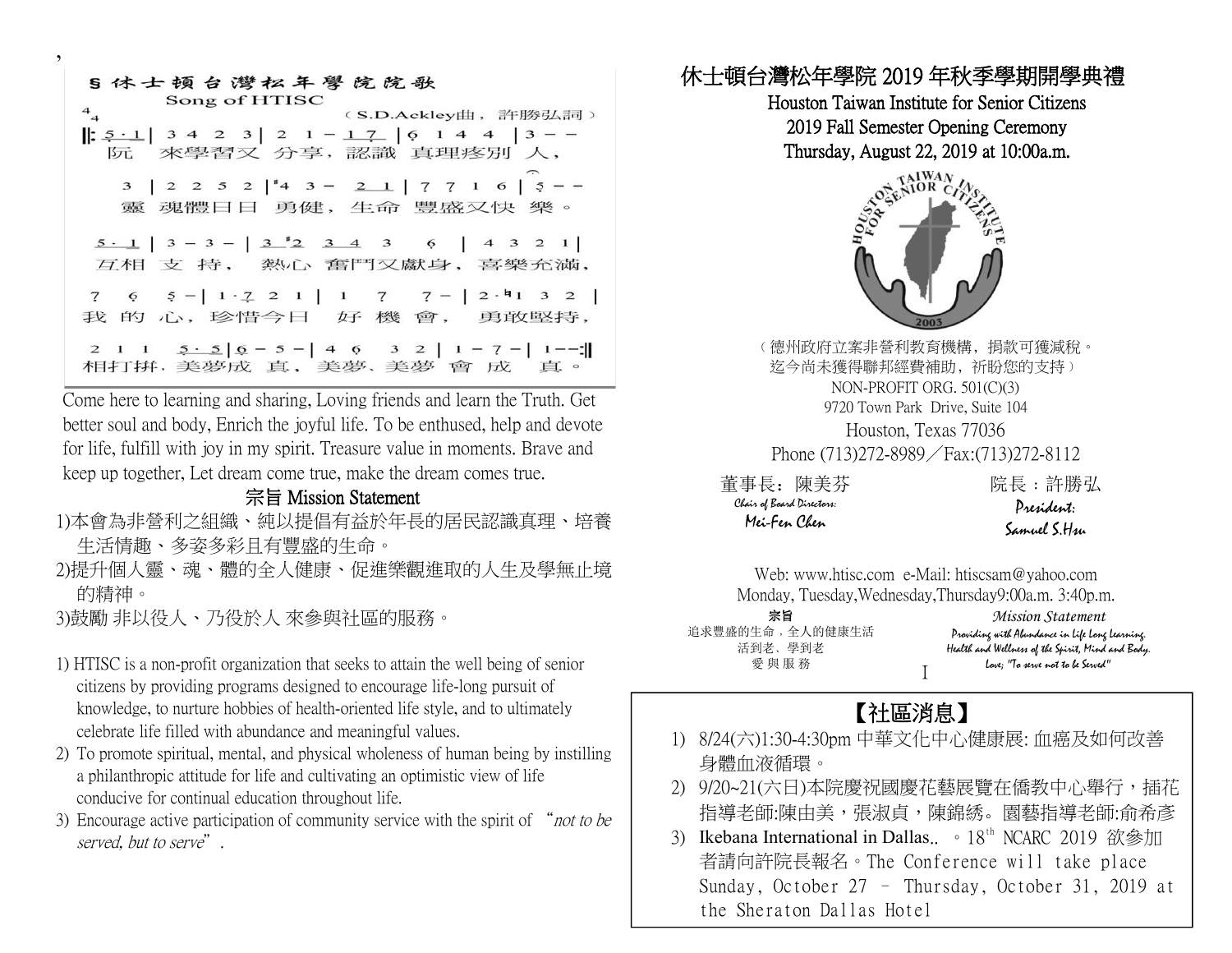| 休士頓台灣松年學院 2019 年秋季學期開學典禮<br>Houston Taiwan Institute for Senior Citizens<br>2019 Fall Semester Opening Ceremony<br>Thursday, August 22, 2019 at 10:00a.m.                                                                                |                                                            | $40-$<br>16:<br>క                                                           | A<br>$40-$<br>ᇦ | ىي<br>ىن<br>$\frac{1}{\sqrt{2}}$<br>$-05$<br>$\frac{14.20}{14.20}$<br>$\overline{14}$<br>$\approx$ | $2:00 - 13:00$ | $1:10 \sim 12$<br>$\overline{00}$ | $.30 - 11:00$<br>$0:00-11:$<br>$\infty$ | $-00:60-$<br>10:00 | 插<br>画<br>匿<br>睡 |            |               |
|------------------------------------------------------------------------------------------------------------------------------------------------------------------------------------------------------------------------------------------|------------------------------------------------------------|-----------------------------------------------------------------------------|-----------------|----------------------------------------------------------------------------------------------------|----------------|-----------------------------------|-----------------------------------------|--------------------|------------------|------------|---------------|
| *院歌 Song of HTISC(Cover page)陳秋喜老師領唱<br>董事長的話 Message陳美芬董事長 from Chairperson of BD                                                                                                                                                       | <b>Chinese</b><br>Health<br>Consultation on Mon.           | Note<br>v2<br>panish                                                        |                 | 國畫<br>氣道書法                                                                                         |                | О<br>健康諮詢                         | <b>AHISC</b><br>山野<br>膕                 |                    | 测                | 媒<br>价     |               |
| 特別音樂 Chinese Flute快樂的出航,<br>致詞 Remarks : 陳家彥經文處處長。僑務委員:<br>。僑教中<br>心陳奕芳主任。 <b>經文處教育組長</b> 周慧宜。美南台灣旅館會長何怡中<br>女士。糖城台灣同鄉聯誼會會長陳煥澤。<br>專題演講主講人:Keynotes speaker Prof. C.C. Lee 名建築師李兆瓊教授,                                                    | Calligrapher will take the<br>11:10-12:00<br>class         | Japanese<br>and<br>4<br>rac                                                 | 圖膜              | ○植花                                                                                                | 七義             | 藝/世說新語                            | 西文(中)                                   | 晨間蓮                | 测                |            | 木土頓台灣松年學院2019 |
| AIA, LEED AP, AMDP Founder STOA Architects<br>題目:Topic:「老年人居家優良環境規劃<br>Design of a well-rounded housing for seniors $\perp$<br>特別音樂.Violin 台灣組曲綠島小月曲, 黃昏的故鄉,<br>掌聲響起來Mr. Brian Chiu 邱靖恩<br>院長的話 Messages from President Samuel Hsu 許勝弘院長 | on Monday 3:00-4:00pm<br>Knowledge<br>$\Omega$<br>$\omega$ | Ë<br>œ<br>口<br>$\mathbb{R}$<br>gy<br>$\circ$<br>388                         | ○瑜珈             | С<br>禮牌<br>₩<br>Н<br>蠻                                                                             | 社園活動           | 連題<br>国参                          | о<br>漫遊中兼<br>山<br>山嶋口<br>西初心            | 靊<br>太極挙           | 道                | 山<br>王<br> | 年秋季           |
| 特別音樂Lead Kindly Light 引我柔愛的光.<br>He leaded me 祂帶領我 ……………… Yuesin Tsuei 崔宇新老師<br>*若可能請起立 those who are able, please stand up.<br>【學院董事會】<br>陳美芬(董事長),王貞慧(副董事長),趙偉宏(秘書長),黃逢春(財務<br>長),陳錦綉,羅月省,許碁甸,陳國沛,宋明麗,許信吉,<br>林富桂,郭美枝,廖文孜。             | ନ୍ତ<br>lues<br>10:10-11:00am                               | $\tilde{\mathcal{C}}$<br>818<br>$\sigma$<br>ø.<br>$\rightarrow$<br>O<br>SO. |                 | ■悪◎<br>渝。<br>嘂<br>$\circ$<br>(13)<br>刪<br>諁<br>$00 - 15 : 30$                                      |                | 音樂欣賞                              | 西文<br>电高<br>賈用英<br>₩                    |                    | 邁四               |            | 謙恭<br>618090  |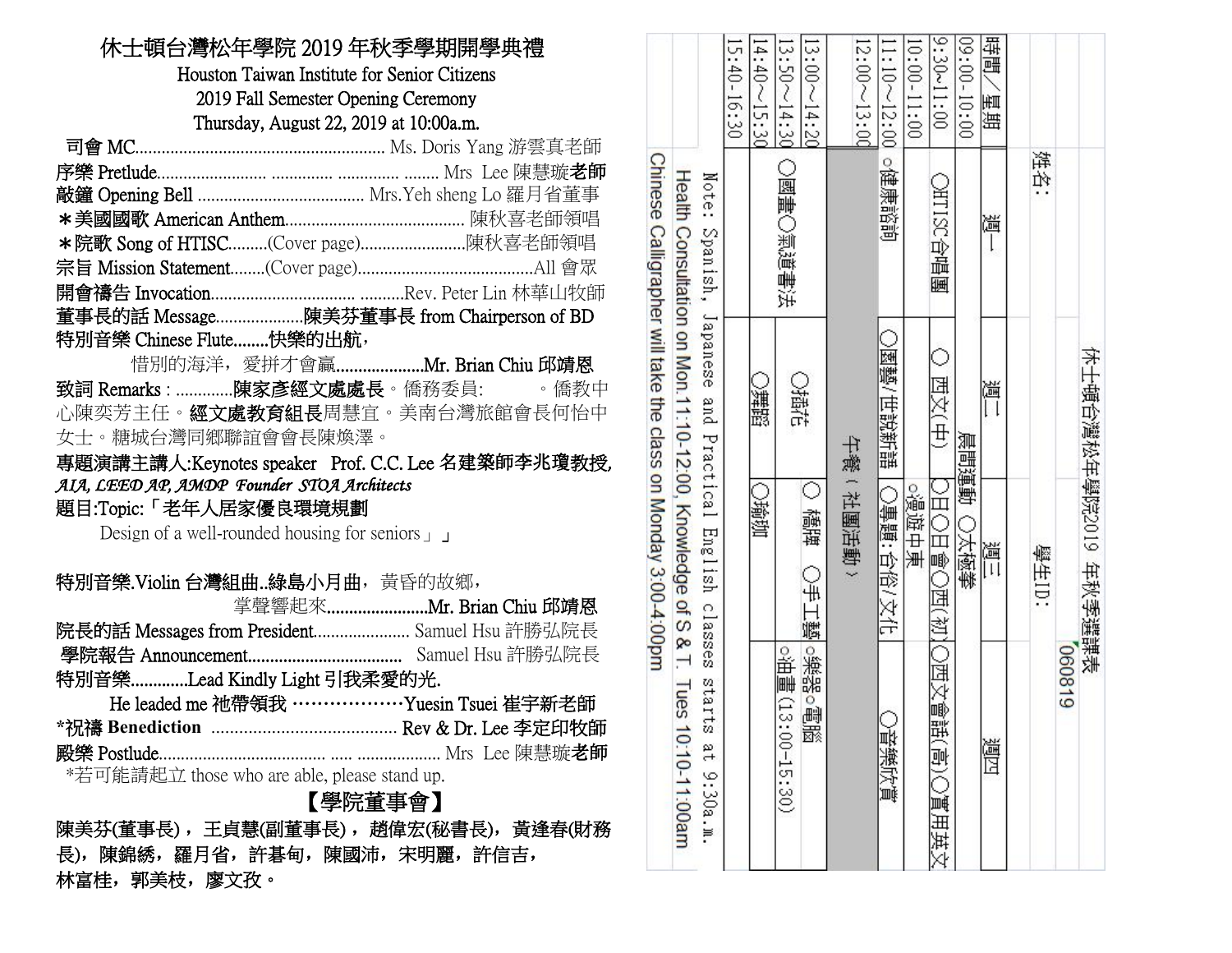#### 院長的話 Messages from President【教師會議】

人生最精采的不是完成夢想,而是堅持走在夢想的道路上。 每一個人都有他的夢想,而這夢想是一個不間斷而持續不斷的去努 力以赴才能完成夢想,所以當您的目標達成夢想實現的時候,您當 然會感到很興奮但其實我們都體會到過程的艱辛困苦與克服突破的 歡喜。

學院進入第十七年,我們持續的提升我們學無止盡的精神並 配合現代的科技讓我們在學習中獲得新知識養成我們對任何事情都 有興趣,這樣會帶給我們心理年齡的年輕並減緩老人癡呆症早日來 臨的煩惱。另一方面人們在晚年最擔憂的事是自己的健康狀況理由 很多: 考慮是否有充足睡眠, 健康飲食, 参與社工服務, 學習一直想 學的技術,找機會大笑,心明豁達,知足常樂,宗教信仰等等。為 了使社區耆老能從學習中獲得更多的益處,為了配合學院的夢想一 直做夢努力去推廣有`一天美夢是會實現的。

上星期六(8/17)教師會議:(每學期開始召開是松年學院的一個 傳統由董事會藉此機會來感謝老師,義工們為學院付出辛勞的簡單 的餐會)。與會的人能彼此認識分享一些教學經驗,並聽取學院的報 告。希望大家有共同的想法,共同的意念朝向美夢目標前進。 會議由王副董事長主持代表陳董事長感謝全體老師義工們的貢獻及 辛苦致特別的謝意。陳祇盛學聯長代表全體學員向老師們致敬意, 他說他小時後不喜歡讀書,因為七八拾年前的老師會懲罰打學生手 心使他害怕上課骯;但是現在很喜歡來松年學院上課, 體會活到老學 到老的功課,所以非常謝謝老師們殷勤教學使我們獲益匪淺。

老師們各自簡單地介紹自己及教學課程,其中也有因事未能 出席的由許院長介紹任課老師及課程。許院長也報告在暑假中因兒 子歷經一個生命危機後恢復健康,感謝上主保佑使他能持續為松年 學院服務。學院今年進入第17年,學院本著「非以役人,乃役於 人」的精神。每年為學院舉辦募款活動(高爾夫球賽及音樂會),這些 活動都與我們松年人習習相關,每一位松年人都有責任與義務去推 廣和盡可能來支持學院的募款活動。今年 9/11(Wed) 高爾夫球賽募款 目標是\$50.000.00 我們期望您能共襄盛舉來達陣,使學院能提供更好 的服務嘉惠社區耆老。(提醒松年人多說一些造就人的話,因為社區 時常有些偽善者去破壞成就好事,認清那些人醜陋的嘴臉)。

何益民院長說: 我們老師都非常優秀,個個是一條大魚在這松 年的小池塘中,但是我們的小池塘是非常地深可以容納許多的大魚 沒有問題,這裡是能使我們社區者老過一個喜樂充實生活的新天地!

## American National Anthem

Written by Francis Scott Key (1779 - 1843)

"Oh, say can you see, by the dawn's early light, what so proudly we hailed at the twilight's last gleaming? Whose broad stripes and bright stars, through the perilous fight, o ' ver the ramparts we watched, were so gallantly streaming? And the rockets' red glare, the bombs bursting in air, Gave proof through the night that our flag was still there O say, does that Star - Spangled Banner yet wave o ' er the land of the free and the home of the brave."

## 【主講人介紹】**:**

名建築師李兆瓊教授 Prof. C.C.Lee, AIA, LEED AP, AMDP Founder STOA Architects 休斯頓著名的華裔建築師李兆瓊從事建築設計數十年,他的公司一 —世大國際建築師事務所(STOA International Architects)設計了 許多著名的建築,其中,有休斯頓地標性建築——喬治布朗會議中 心(GRB Convention Center),福遍郡公共圖書館,中國城的金城銀 行大樓,他們還承接了 IAH 喬治布希國際機場 D 候機廳設計,在眾 多項目中,祥瑞花園老人公寓,不僅是李先生的精心構思,也是他 長久的心願。